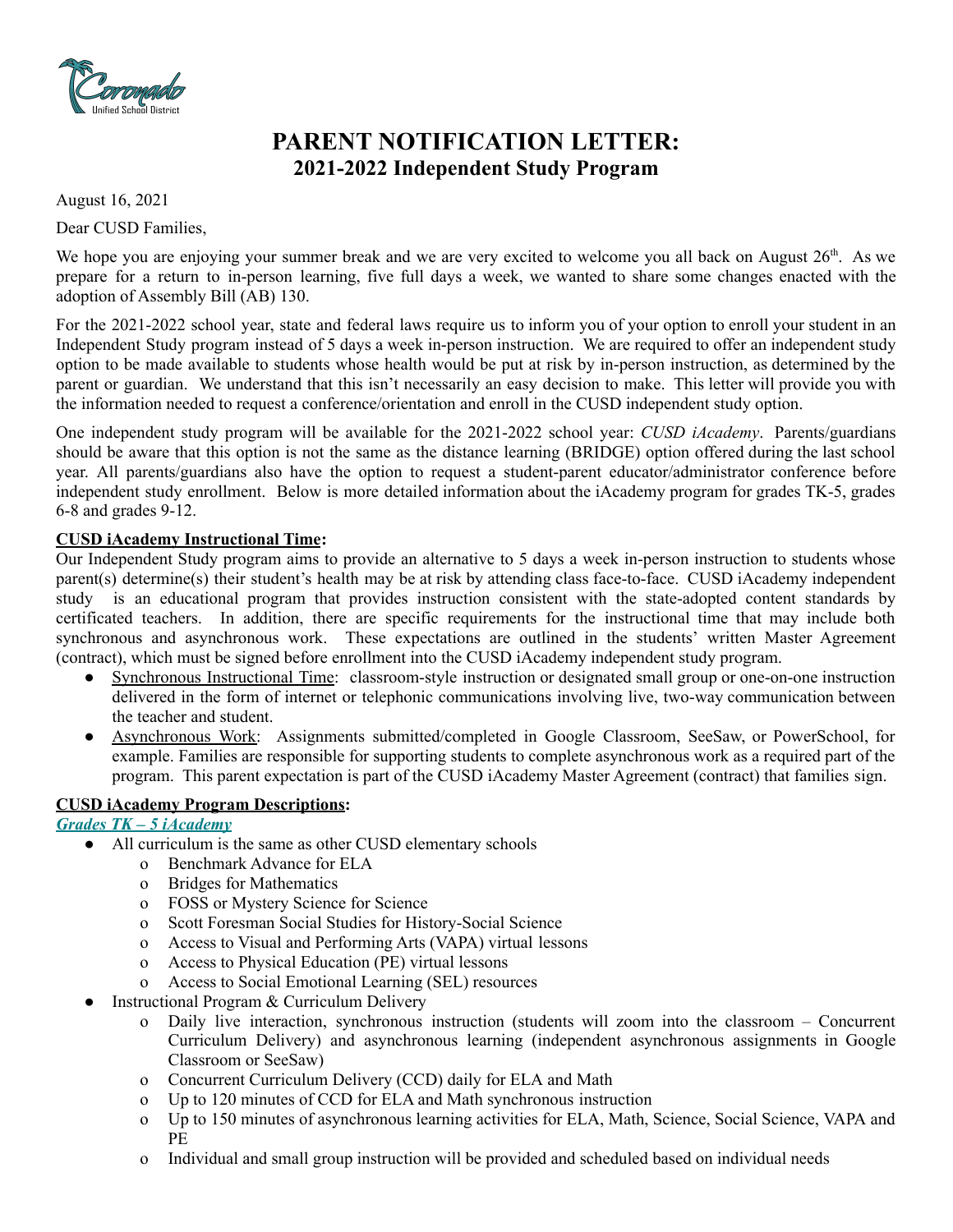

- **Support** 
	- o Family support is key for independent study
	- o Family should be prepared to monitor student's involvement, provide support and maintain consistent communication with the teacher
	- o Access to campus counseling services as needed
	- o If a student has an IEP the IEP team at the student's current school must convene to determine if Independent Study is an appropriate placement after a conference/orientation meeting. The IEP team will determine the delivery of special education services.
- Attendance
	- o The assigned CUSD iAcademy teacher will take daily attendance to show participation
	- o Participation means being on zoom daily
	- o Participation and engagement means submitting work on Google Classroom or SeeSaw
- **Steps to Enrollment** 
	- o Complete Google Interest Form by Friday, August  $20<sup>th</sup>$  using the following link: <https://forms.gle/ot3FZp3r5muUUxRP9>
	- o Request and attend a conference/orientation meeting
	- o Request and attend an IEP meeting (if applicable)
	- o Sign CUSD iAcademy Master Agreement (contract) for independent study
	- o Work with school site administration to finalize placement and daily learning schedule

## *Grades 6 – 8 iAcademy*

- All curriculum is the same as Coronado Middle School
	- o Amplify for ELA
	- o College Preparatory Mathematics for Mathematics
	- o CA Elevate Science for Science
	- o Discovery Education for History-Social Science
	- o Virtual access to some Elective courses
	- o Access to Physical Education (PE) virtual lessons
	- o Access to Social Emotional Learning (SEL) resources
- Instructional Program & Curriculum Delivery
	- o Daily live interaction, synchronous instruction (students will zoom into the classroom Concurrent Curriculum Delivery) and asynchronous learning (independent asynchronous assignments in PowerSchool)
	- o Concurrent Curriculum Delivery (CCD) daily for ELA and Math
	- o Students will follow a specific daily schedule that mirrors an in-person schedule, zooming into each course throughout the specified school hours and periods
	- o Individual and small group instruction will be provided and scheduled based on individual needs
- **Support** 
	- o Family support is key for independent study
	- o Family should be prepared to student's involvement, provide support and maintain consistent communication with the teacher
	- o Access to campus counseling services as needed
	- o If a student has an IEP the IEP team at the student's current school must convene to determine if Independent Study is an appropriate placement after a conference/orientation meeting. The IEP team will determine the delivery of special education services.
- Attendance
	- o The assigned CUSD iAcademy teachers will take daily attendance in each course to show participation
	- o Participation means being on zoom daily
	- o Participation and engagement means submitting work on PowerSchool
- **Steps to Enrollment** 
	- o Complete Google Interest Form by Friday, August  $20<sup>th</sup>$  using the following link: <https://forms.gle/ot3FZp3r5muUUxRP9>
	- o Request and attend a conference/orientation meeting